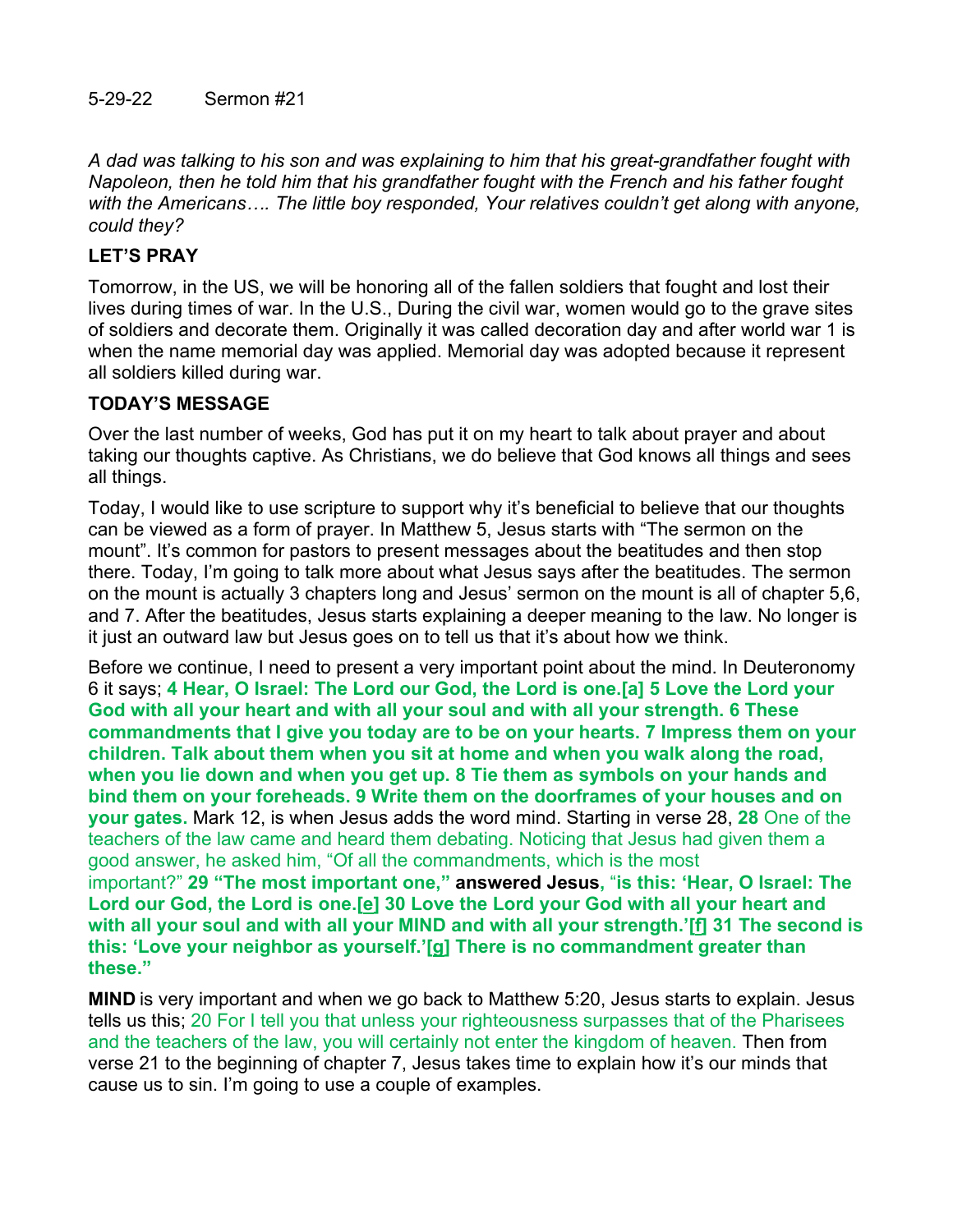Murder 21 "You have heard that it was said to the people long ago, 'You shall not murder,[\[a](https://www.biblegateway.com/passage/?search=Matthew+5&version=NIV#fen-NIV-23256a)] and anyone who murders will be subject to judgment.' 22 But I tell you that anyone who is angry with a brother or sister[\[b](https://www.biblegateway.com/passage/?search=Matthew+5&version=NIV#fen-NIV-23257b)][[c\]](https://www.biblegateway.com/passage/?search=Matthew+5&version=NIV#fen-NIV-23257c) will be subject to judgment. Anger is generated from our thoughts. Adultery **27 "You have heard that it was said, 'You shall not commit adultery.'[\[e\]](https://www.biblegateway.com/passage/?search=Matthew+5&version=NIV#fen-NIV-23262e) 28 But I tell you that anyone who looks at a woman lustfully has already committed adultery with her in his heart.** Once again, it starts in the mind but then it connects with our hearts.

**Eye for Eye 38** "**You have heard that it was said, 'Eye for eye, and tooth for tooth.'[\[h\]](https://www.biblegateway.com/passage/?search=Matthew+5&version=NIV#fen-NIV-23273h) 39 But I tell you, do not resist an evil person. If anyone slaps you on the right cheek, turn to them the other cheek also.** This too, is a mental choice

**Maybe the hardest one for us is Love for Enemies 43** "**You have heard that it was said, 'Love your neighbor[\[i](https://www.biblegateway.com/passage/?search=Matthew+5&version=NIV#fen-NIV-23278i)] and hate your enemy.' 44 But I tell you, love your enemies and pray for those who persecute you, 45 that you may be children of your Father in heaven. He causes his sun to rise on the evil and the good, and sends rain on the righteous and the unrighteous. 46 If you love those who love you, what reward will you get? Are not even the tax collectors doing that? 47 And if you greet only your own people, what are you doing more than others? Do not even pagans do that? 48 Be perfect, therefore, as your heavenly Father is perfect.** If we don't chose to do this in our minds, we will never have a reason to take Christ to the lost.

Jesus is being very bold about how we think. He keeps telling us that thinking on these things is no different than the very act of doing them. Outwardly, we can look great. Jesus is explaining that it's no longer just the outward act of obedience that matters. It's about our character. Chapters 5 & 6 go on to redefine murder, adultery, divorce, oaths, eye for eye, love for enemies, giving to the needy, prayer, fasting, treasures in heaven and worry.

I would ask that you take the time to just read these chapters as a sermon. After that, I don't think anyone can look in the mirror and say they're not guilty of what we think about. Yes, our minds can cause a tremendous amount of sin. But, thankfully, because of the blood of Christ, were totally forgiven. It's only by the MERCY and GRACE of God, that were washed white as snow. Without Christ, just by our thoughts, we would be condemned to death. I take tremendous comfort in Romans **8:1 Therefore, there is now no condemnation for those who are in Christ Jesus,**

My main point for today comes from MATTHEW 7:1-6. I've heard many people use this section as a way to get people to believe that this is how God is going to judge us. I've heard it used as a way for people to know when they can "HELP" a brother. If we stay with the theme of Jesus' sermon, then it can mean something different.

Let's read them together. **7 "Do not judge, or you too will be judged. 2 For in the same way you judge others, you will be judged, and with the measure you use, it will be measured to you. 3 "Why do you look at the speck of sawdust in your brother's eye and pay no attention to the plank in your own eye? 4 How can you say to your brother, 'Let me take the speck out of your eye,' when all the time there is a plank in your own eye?5 You hypocrite, first take the plank out of your own eye, and then you will see clearly to remove the speck from your brother's eye. 6 "Do not give dogs what is sacred; do not throw your pearls to pigs. If you do, they may trample them under their feet, and turn and tear you to pieces.**

Looking at chapters 5,6 & 7 as an entire sermon, we see that Jesus has been talking about our minds. These verses are about what we do with our minds. We tear each other up and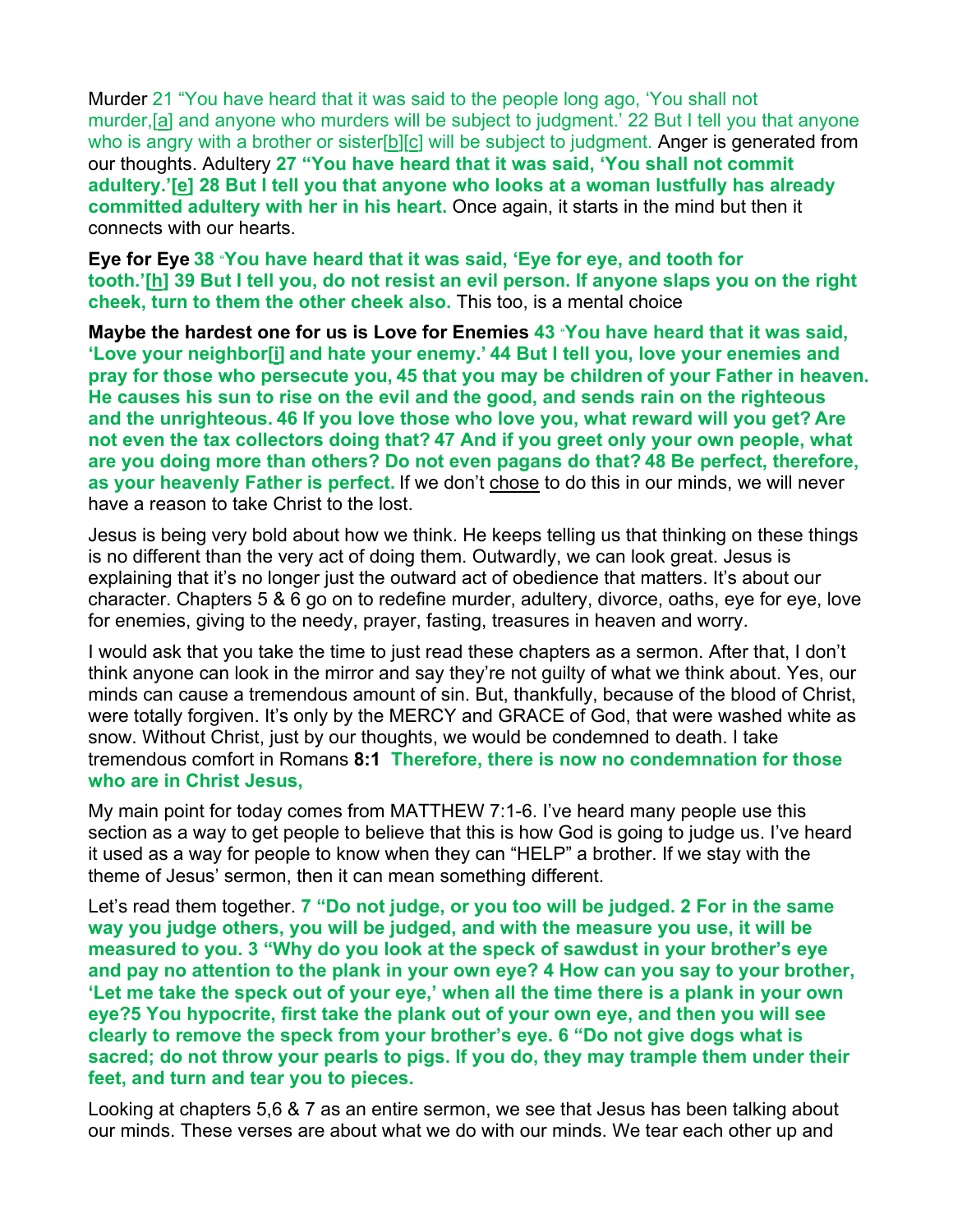the more we do that, the more we're going to receive this from others. Think about how many times you've heard someone gossip or judge someone. It probably caused your thoughts to examine them and to think about how they do the same thing. When we use specks in other's lives to condemn them, that's going to happen to us. What's worse, by only thinking these thoughts, God is still hearing us. Let's talk about the word plank. If we think that a plank is just one object, we may be missing the point. It isn't saying that we just have this one major sin in our lives and when we conquer it, we can address others. Think about a speck. How many specks does it take to make a plank. We've got plenty of work to do on our own. This is how GRACE is taught. Those who've been forgiven much, forgive much. Those who've been forgiven little, forgive little. This teaching is also how we learn to love better. When we understand how much we use our thoughts to judge each other, then we can change and become like Jesus. That's the beatitudes. This is also how we come to realize just how much we need Christ. Without taking our thoughts captive, we can become really evil. In the United states, we're fortunate to not live in a physical war zone like the people in the Ukraine. We're bombarded with expressions of hate and with expressions of disbelief. We live in a very negative society and Satan is having a field day by using our minds as a way to keep us at war with God. How we justify our anger and how we can use self-righteousness can be very dangerous.

I'd like to go back to the beginning of chapter 5 and read the Beatitudes. I love the poetry of it and the gentleness.

He said: **3 "Blessed are the poor in spirit, for theirs is the kingdom of heaven. 4 Blessed are those who mourn, for they will be comforted. 5 Blessed are the meek for they will inherit the earth. 6 Blessed are those who hunger and thirst for righteousness, for they will be filled. 7 Blessed are the merciful, for they will be shown mercy 8 Blessed are the pure in heart, for they will see God. 9 Blessed are the peacemakers, for they will be called children of God. 10 Blessed are those who are persecuted because of righteousness, for theirs is the kingdom of heaven. 11 "Blessed are you when people insult you, persecute you and falsely say all kinds of evil against you because of me.12 Rejoice and be glad, because great is your reward in heaven, for in the same way they persecuted the prophets who were before you.**

**This is who Jesus is!!!** Becoming like this is what Christ desires. It can only be achieved in our mind. The mind is where we learn how to develop the character of Christ. All of our prayers are generated by our minds. When we chose to make all of our thoughts prayers, then we can become more like Jesus. War isn't just outward. War can be internal. Our only weapon for war is prayer. We can use prayer for all things and we can make prayer a way of life. God wants our citizenship to be in heaven. God wants all of our heart, **mind**, soul and strength. Jesus' sermon isn't finished yet. The rest of chapter 7, Jesus gives us the tools needed for changing how we think.

**Ask, Seek, Knock 7 "Ask and it will be given to you; seek and you will find; knock and the door will be opened to you. 8 For everyone who asks receives; the one who seeks finds; and to the one who knocks, the door will be opened. Sounds like prayer to me.**

**The Narrow and Wide Gates 13** "**Enter through the narrow gate. For wide is the gate and broad is the road that leads to destruction, and many enter through it. 14 But small is the gate and narrow the road that leads to life, and only a few find it. Sounds like prayer is needed again**